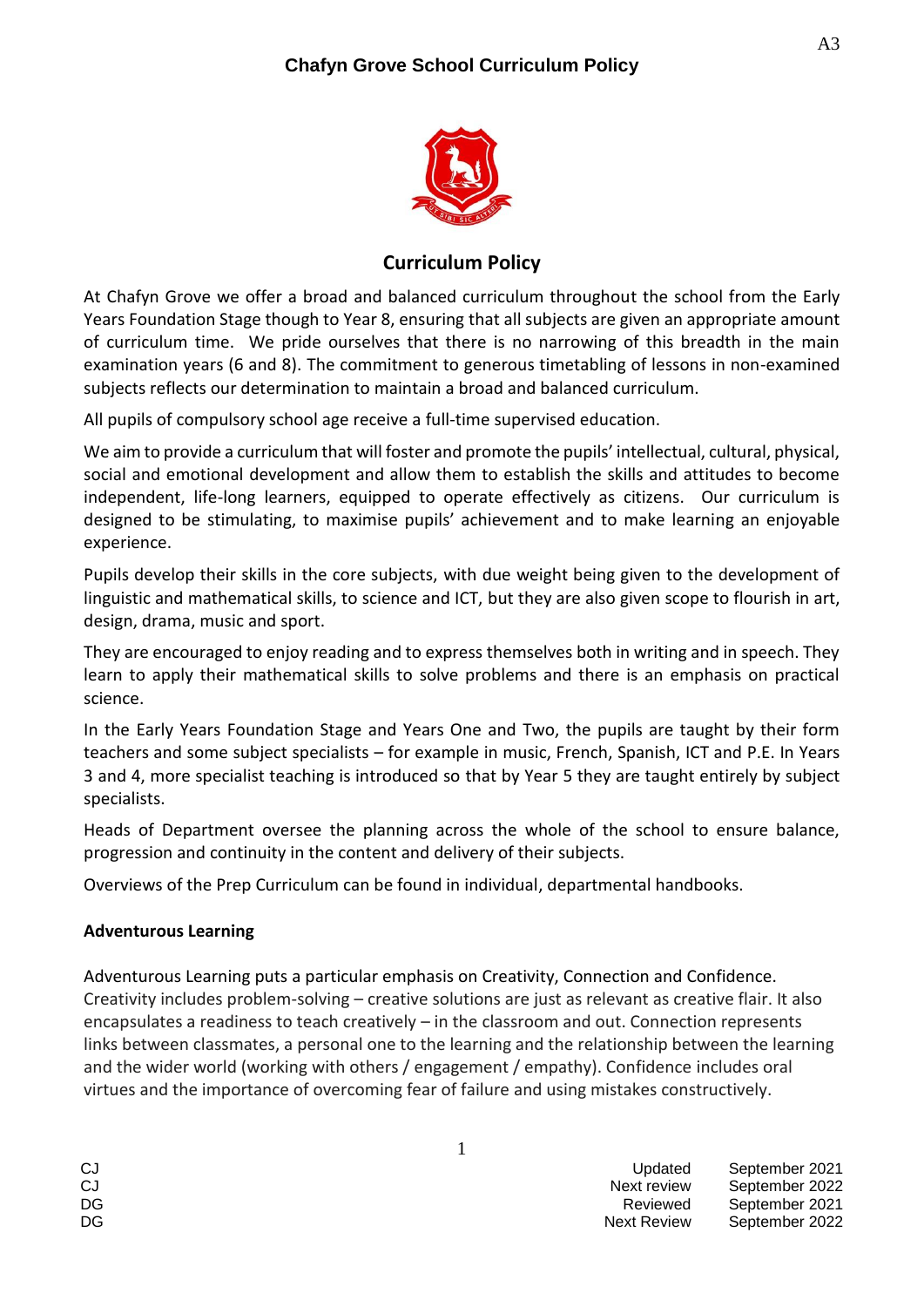This is very much a work in progress, in its trial stage amongst limited subjects in Yrs 6 to 8 – with details in departmental handbooks.

## **Foundation Stage**

Our pupils in the Foundation Stage follow the EYFS seven areas of learning: Communication and Language, P.S.E.D. (Personal, Social and Emotional Development) and Physical Development are known as the 3 'prime' areas, Literacy, Maths, Understanding the World, Expressive Arts and Design are the 'specific' areas.

There are also 3 'Learning Characteristics'

- Playing and Exploring
- Active Learning
- Creating and Thinking Critically.

Learning activities are planned around individual goals set out in each area of the EYFS curriculum, and next steps for learning and progress are assessed against these goals.

### **Areas of Experience**

The Chafyn Grove curriculum provides experience in each of the areas of education as follows:

#### **Linguistic**

There is generous allocation of time to English across the year groups and speaking, listening and communication skills are practised constantly in all areas of the curriculum.

The importance of French, Spanish and Latin to our vision of breadth is reflected in the generous allocation of lessons to both subjects in the senior part of the school. French and Spanish is taught from Reception to Year 8, Latin from Year 6.

### **Mathematical**

There is generous timetable allocation to mathematics across the year groups and mathematical skills are also used in other subject areas such as science, geography and technology. Usually, year groups are split into three maths sets, rather than being taught in their two classes.

### **Scientific**

In the Early Years, scientific experience is gained through the Knowledge and Understanding of the World area of learning. Science is then taught in classes by form teachers following a well-planned curriculum designed to promote knowledge and understanding and excite an interest in the subject, while developing skills of enquiry, experiment, recording and drawing conclusions. Science is taught by specialists from Year 3 when they start to use the well-equipped laboratories. Practical science is emphasised and forms a central part of the curriculum.

### **Technological**

Experience in ICT is gained through the widespread use of computers for research and presentation in lessons as well as through a progressive programme of ICT lessons held in the ICT suite for children from EYFS through to Year 8, taught by a specialist teacher. All pupils from Early Years to Year 8 have

2

| CJ | Updated     | September 2021 |
|----|-------------|----------------|
| CJ | Next review | September 2022 |
| DG | Reviewed    | September 2021 |
| DG | Next Review | September 2022 |
|    |             |                |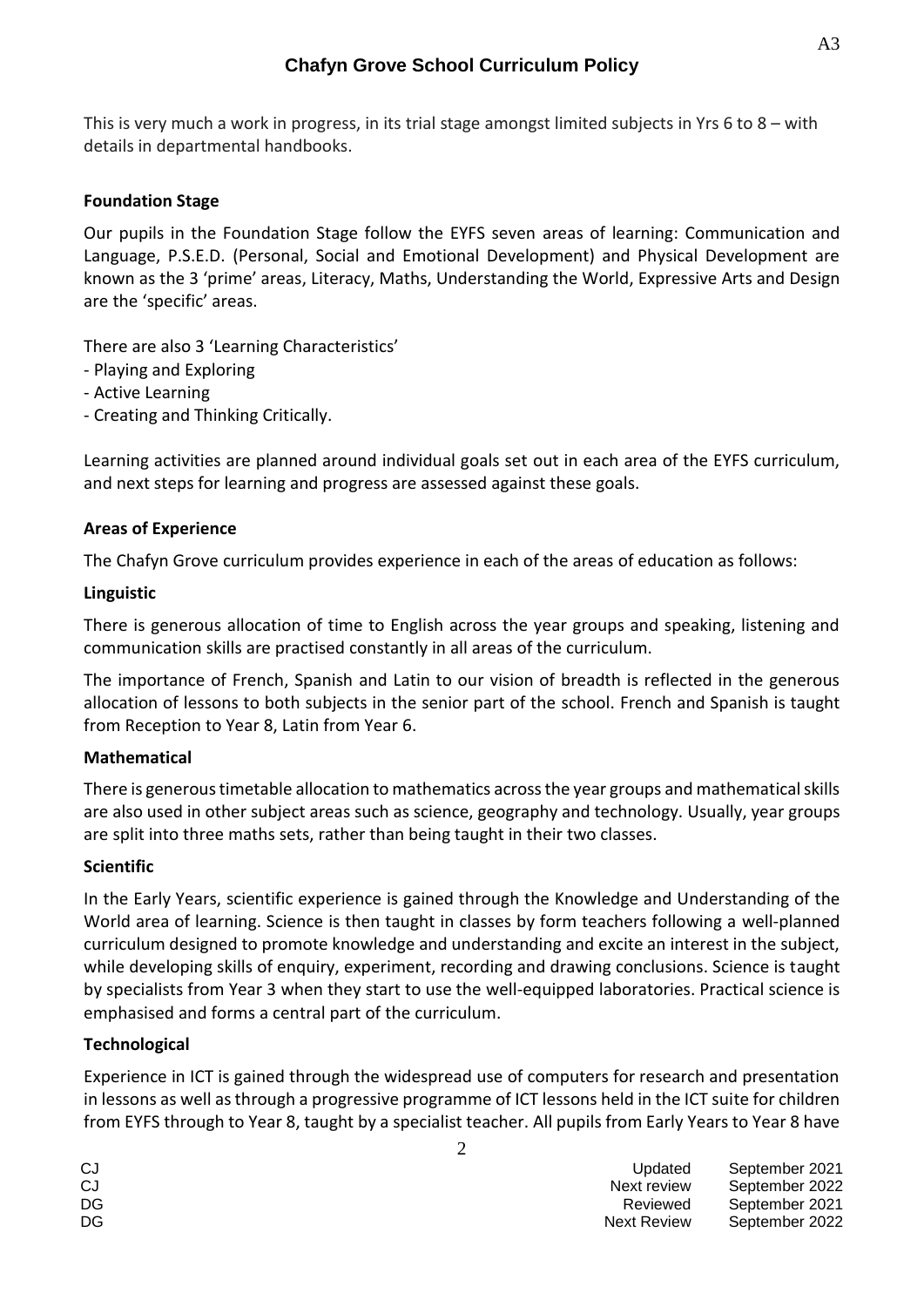## **Chafyn Grove School Curriculum Policy**

ICT lessons in the ICT suite, where they learn, not only to use a range of programs, but also to prepare presentations, take and edit films and to use the Internet safely for individual research and communication. Experience in ICT is also provided through the widespread use of computers for research and presentation in other lessons, using classroom and library computers and ipads.

Microsoft Teams has been extensively used to engage the children during the COVID pandemic and remains a useful, future resource.

### **Human and Social**

Geography, history, RE and PSHE form the core input to Human and Social experience. History and geography are largely topic based until Year 3 when they start to be taught as separate subjects with cross curricular links made wherever it is appropriate. Current or at least very recent examples of human and physical geography are used wherever possible and there is a commitment to the understanding of sustainability and other environmental issues. A number of charities are supported and a varied programme of assemblies also contributes to this area. Extra experience is provided through visits to museums, field trips, workshops and through interaction with visiting speakers.

Personal, social and health education (PSHEE) is taught as a discrete subject in tutorial groups and is also embedded in other subjects such as science, sport, English and RS. Pupils learn about safety, health, the government, the law, how to be good citizens and to listen to, and to be tolerant of, people with opinions and beliefs that differ from their own. In Year 7 & 8, pupils are prepared for their future lives through the Leadership and Post Year 8 Exam programmes.

### **Physical**

Sport forms an important part of the educational experience for our pupils. All children receive specialist sports coaching and represent the school on a regular basis, whether playing in the A, B, C or even D team - in rugby, hockey, cricket, netball, tennis or squash. Coaching is differentiated according to the strengths of the pupil and we practise a 'sport for all' policy.

We also encourage participation in cross-country running, athletics and other sports such as sailing, paddleboarding, kayaking or riding, through our activities programme. We feel that the fitness of the children is reflected in the classroom and all of our pupils are encouraged to participate in extracurricular sporting activities and coaching sessions, where appropriate.

Extra tuition in football and mini rugby is available for pupils from Year 2, while many pupils receive tennis and squash coaching from Year  $1 -$  Year 8.

### **Aesthetic and Creative**

Music and drama also play an important part in school life. All children have a Music and Drama lesson. Children are encouraged to think and react creatively to the stimulate that arise within lessons. Two thirds of pupils over the age of seven learn at least one instrument, and there are a large number of ensembles, orchestras and choirs practising on a regular basis. Informal and formal concerts give the children the confidence to perform in front of others, while each year group is given the opportunity to participate in a dramatic production in addition to their weekly drama lessons.

Art is particularly strong at Chafyn Grove; excellent facilities and a commitment to art in the community, keep this subject to the fore.

| CJ | Updated            | September 2021 |
|----|--------------------|----------------|
| CJ | Next review        | September 2022 |
| DG | Reviewed           | September 2021 |
| DG | <b>Next Review</b> | September 2022 |

A3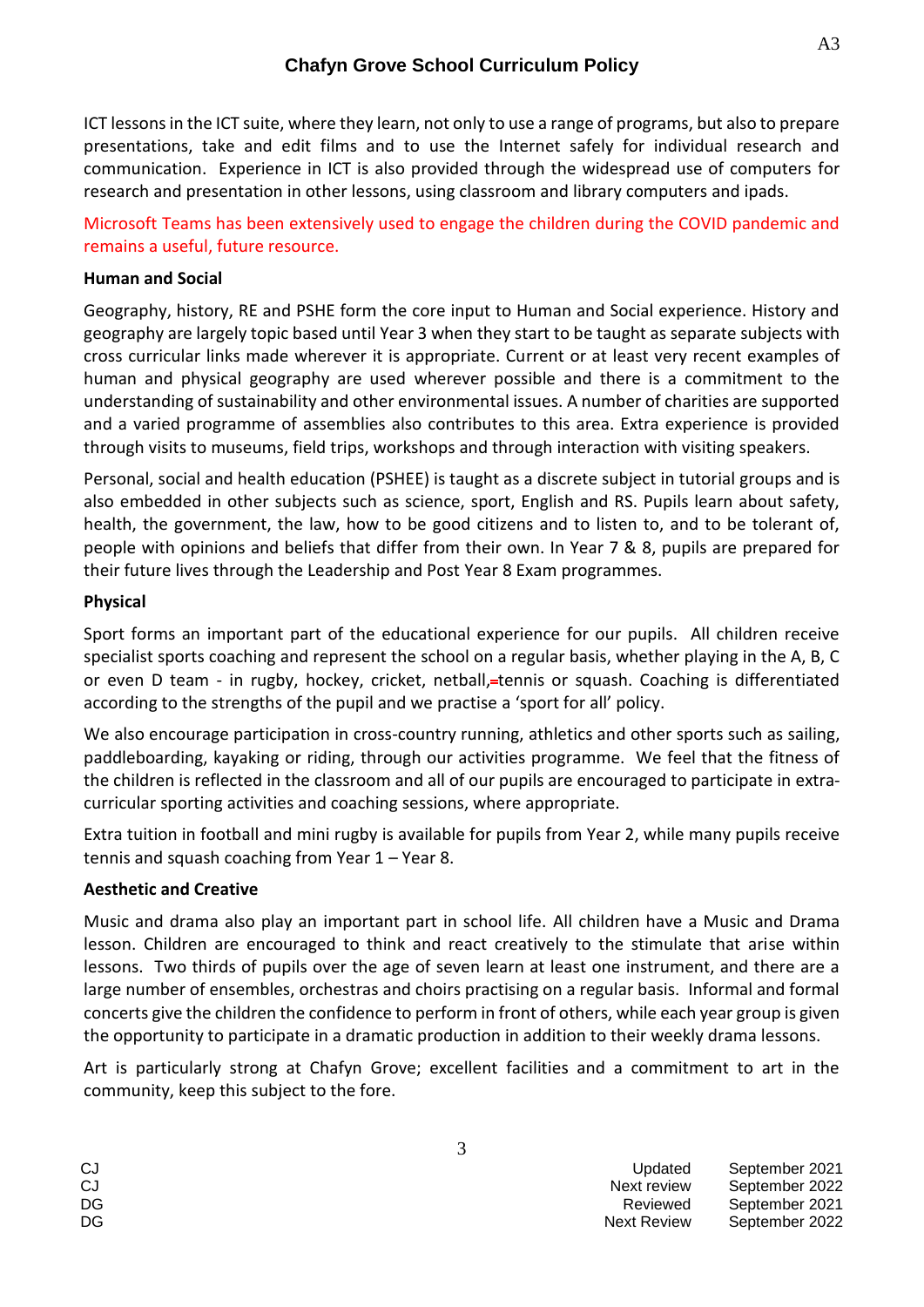### **The Enriched Curriculum**

Years 5 and 6 have a timetabled Cognitive Development lesson. Through a wide variety of activities, they are encouraged to develop their own learning skills, as well as being prepared for the important senior school pre-tests by practicing their Verbal, Non-Verbal and Spatial Reasoning skills.

### **Provision appropriate to different abilities**

The subject matter and curriculum content are appropriate to the age of the pupils and further tailored to meet the needs of individual pupils. It is our mission to give all our pupils the opportunity to learn, make progress and to develop their potential. The most talented pupils are offered extension opportunities in class. Learning Support is offered to those who need help so they can access the curriculum. This may take the form of withdrawal for one-to-one support lessons with our specialist LINK staff, in-class support, or more considerable support (paid for by the parents) if the need for a designated support teacher is identified by the **SENDCO** or Ed Psych report. Learning targets for pupils receiving learning support are set for each subject so their goals are kept in focus. Pupils who have ESL are given language support lessons as appropriate from trained teachers and their curriculum is adapted according to their need.

Pupils attempting scholarships will also receive individual attention, as it is required.

We retain some flexibility in the timetable to allow for the relative strengths of different forms or individuals, as we are anxious to ensure a curriculum that caters for the needs of all of our pupils. For example, if certain pupils need to receive more English or maths lessons, then they might reduce the amount of Latin lessons that they attend. At all times we are concerned about the individual.

### **Activities Programme**

Beyond the timetabled curriculum, there is a 75-minute activity session twice a week. These activities are designed to encourage either the learning of a new skill or the development of skills learnt elsewhere. We hope that the pupils will develop a genuine interest in and passion for an area that they might otherwise not encounter and we are anxious to maintain a balance between sporting, artistic, dramatic and other activities. Pre-Prep activities take place at lunch time or after school and are open to different ages dependent on activity. These activities are run by visiting teachers or Pre-Prep staff.

### **Careers guidance**

We give the children appropriate preparation for the opportunities, responsibilities and experiences of adult life as well as preparing them for their transition to senior school. Pupils are made aware of aspects of the world of work through the curriculum in subjects such as geography and in PSHE. The Year 8 post Common Entrance programme also includes presentations from visiting speakers such as the police, lawyers and health professionals. Emphasis is primarily on self-confidence and a selfawareness of personal strengths, rather than trying to pin them to a specific trajectory. However, care is taken to ensure that no career path is considered with inaccurate bias or preconception.